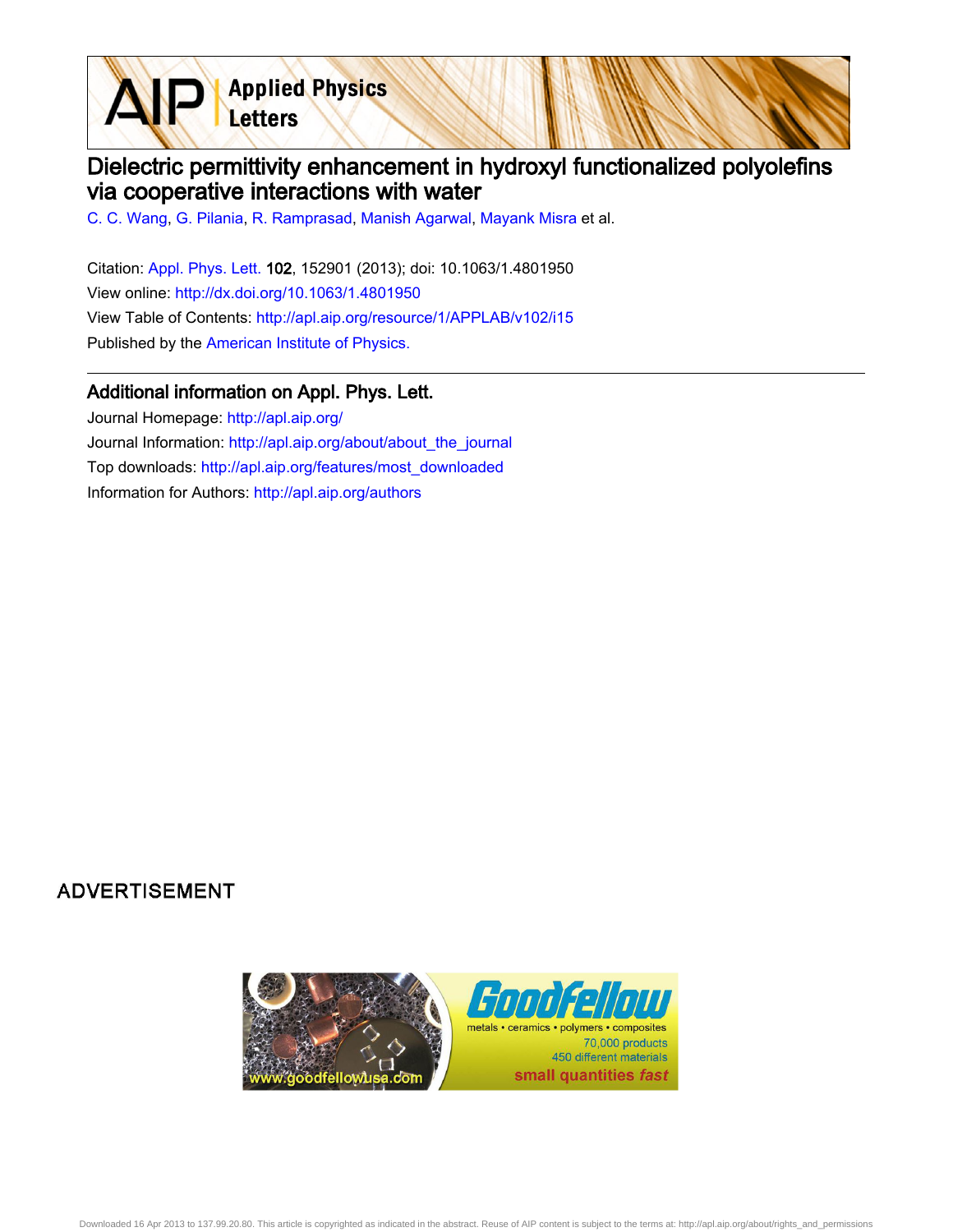

## [Dielectric permittivity enhancement in hydroxyl functionalized polyolefins](http://dx.doi.org/10.1063/1.4801950) [via cooperative interactions with water](http://dx.doi.org/10.1063/1.4801950)

C. C. Wang,<sup>1</sup> G. Pilania,<sup>1</sup> R. Ramprasad,<sup>1,a)</sup> Manish Agarwal,<sup>2</sup> Mayank Misra,<sup>2</sup> Sanat Kumar,<sup>2</sup> Xuepei Yuan,<sup>3</sup> and T. C. Mike Chung<sup>3</sup>

<sup>1</sup>Department of Chemical, Materials and Biomolecular Engineering, Institute of Materials Science, University of Connecticut, 97 North Eagleville Road, Storrs, Connecticut 06269, USA 2 Department of Chemical Engineering, Columbia University, 500W. 120th St., New York, New York 10027, USA  $^3$ Department of Materials Science and Engineering, The Pennsylvania State University, University Park,

Pennsylvania 16802, USA

(Received 13 December 2012; accepted 1 April 2013; published online 16 April 2013)

Recent experiments have shown that polypropylene (PP) with a small fraction of hydroxyl (-OH) side groups displays a two-fold increase in the dielectric permittivity. It has been suggested that both the -OH groups and trapped water molecules may contribute to the dielectric constant increase. In this first principles computational study, using short polyolefin chains as models of PP, we shed light on the role played by -OH functional groups and the trapped moisture. Our results reveal that the trapped water molecules will inevitably accompany -OH incorporation (due to hydrogen bonding) and that both the -OH groups and water molecules will contribute cooperatively to the increase of the PP dielectric constant. These findings also provide insights into the effects of moisture on other molecularly functionalized materials systems.  $\odot$  2013 AIP Publishing LLC [\[http://dx.doi.org/10.1063/1.4801950](http://dx.doi.org/10.1063/1.4801950)]

The ever-increasing demand for improved high voltage, high energy density capacitors continues, as such capacitors impact an enormous breadth of technologies ranging from hybrid electric vehicles, food preservation, nuclear test simu-lations, and the defense industry.<sup>[1](#page-4-0)</sup> A major subset of high energy density capacitors utilize polymeric materials as the dielectric, which provide several attractive properties, including ease of processability, high breakdown field, and graceful failure.<sup>[2](#page-4-0)</sup> The current standard dielectric material for such capacitor applications is biaxially oriented polypropylene  $(BOPP)$ ,<sup>[3](#page-4-0)</sup> which has a remarkably high electrical breakdown strength  $(>700 \text{ MV/m})$  and low dielectric loss  $(<0.1\%)$ , but a small dielectric constant  $(\sim 2.2)$ .

Recent experiments have shown that polypropylene (PP) with just 4-6 mol. % hydroxyl (-OH) side groups displays an almost two-fold increase in the dielectric constant, with minimal impact on the dielectric loss and morphology.<sup>4</sup> This finding is significant as it provides a pathway to systematically improve upon the properties of PP, especially its energy density which scales linearly with the dielectric constant. The experimental results also imply that the PP-OH contains roughly 0.5 water molecule per -OH moiety on the chain. $4,5$  On a related note, we point out that molecular functionalization and the accompanying moisture have been shown to impact a plethora of properties (including chemical, mechanical, dielectric, and electronic properties). $6-9$  $6-9$  In the present work, using parameter-free first principles density functional theory (DFT) computations, we provide further evidence for the presence of water when -OH groups are incorporated in a polyolefin. Furthermore, we also show that the dielectric constant of polyolefins increases successively as -OH groups, and, subsequently, water molecules are added to the polyolefin system.

Since modeling PP or any polyolefin, inclusive of morphological details, is cumbersome using first principles methods, we use a short  $C_{11}H_{24}$  hydrocarbon to model the unfunctionalized polyolefin and  $C_{11}H_{22}(OH)_{2}$  (with one -OH unit in each of its two ends) to model the -OH functionalized polyolefin. The tendency for hydrogen bond formation was probed using two such hydrocarbon chains within our unit cell, and varying numbers of water molecules were introduced close to the chain ends to interrogate the tendency for water trapping. Similar computations with an even smaller hydrocarbon molecule, namely, ethane (i.e.,  $C_2H_6$ ), were also performed to more exhaustively explore various configurations. These latter computations yielded hydrogen bonding and water bonding results that were similar to those obtained using the longer chains. The optimized geometries obtained using the longer 11C atom hydrocarbon systems were used to determine their dielectric constant using density functional perturbation theory  $(DFPT)^{10}$  $(DFPT)^{10}$  $(DFPT)^{10}$  followed by extrapolation of these results to correspond to the volume actually occupied in real polyolefin systems using methods developed recently.<sup>[11,12](#page-4-0)</sup> We note that the effective -OH content of the modeled systems is higher than considered in past experimental work. Nevertheless, we believe that the present findings, in terms of the tendency for water trapping by -OH species, and trends in the dielectric constant variations are adequately captured in the current treatment.

The DFT computations were performed using the Vienna *ab initio* simulation package  $(VASP)$ .<sup>13</sup> The projector-augmented wave (PAW) frozen-core potentials<sup>14,15</sup> were used to represent the valence electrons, and the quantum mechanical part of the electron-electron interactions was approximated using the Perdew-Burke-Ernzerhof (PBE) a)[rampi@ims.uconn.edu](mailto:rampi@ims.uconn.edu) a)rampi@ims.uconn.edu exchange-correlation functional.<sup>16</sup> van der Waals (vdW)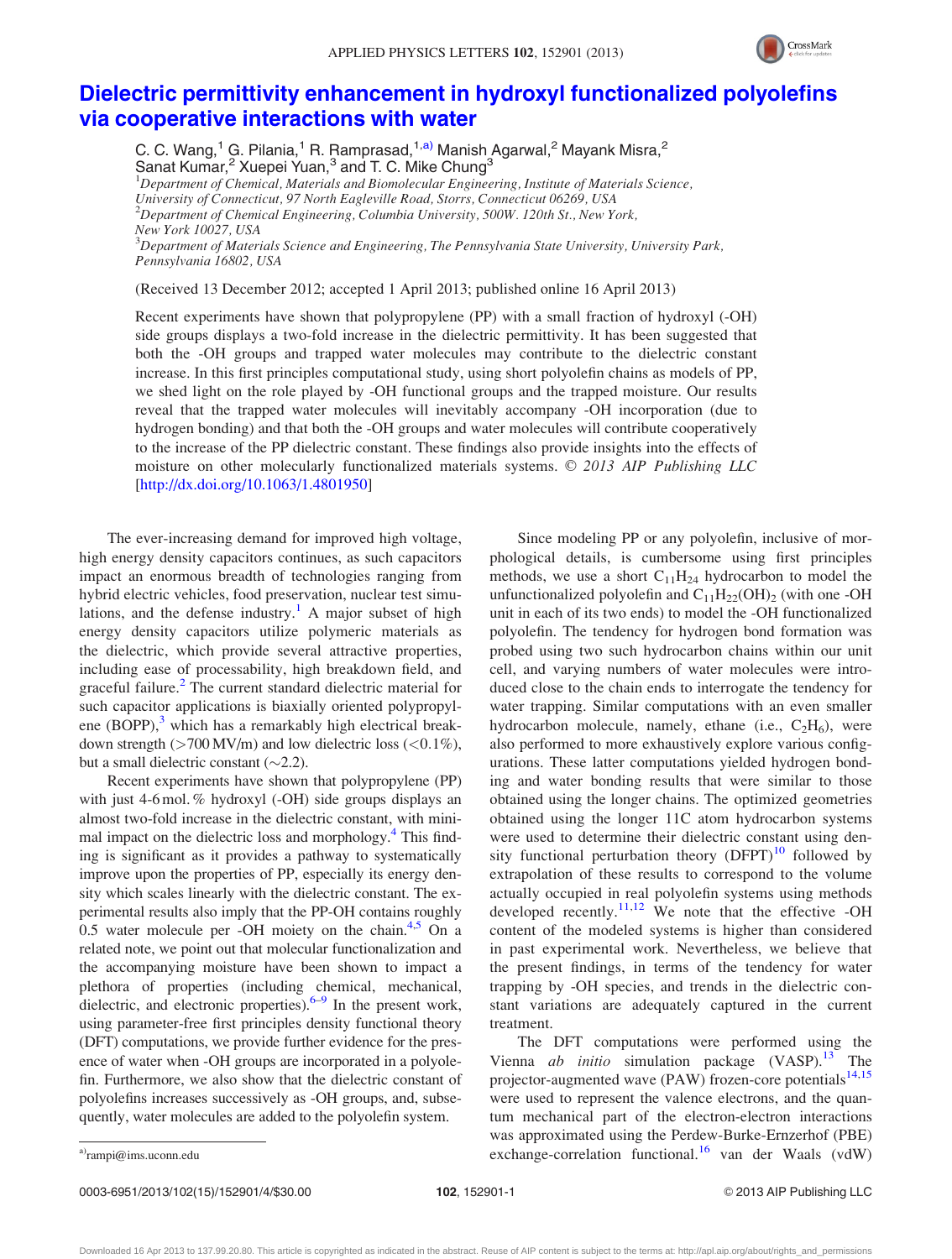<span id="page-2-0"></span>

FIG. 1. Optimized structures of complexes A-1, A-2, A-3, A-4, and A-5. Black, white, and red spheres represent C, H, and O atoms, respectively. The inset shows a typical hydrogen bonded ring.

interactions were included by augmenting the PBE functional with the Grimme D2 correction (PBE-D2). $17,18$ 

The optimized structures of complexes involving  $C_{11}H_{24}$ ,  $C_{11}H_{22}(OH)$ <sub>2</sub>, and water molecules are shown in Figure 1. The complex A-1 is the system with two  $C_{11}H_{24}$ chains in a periodic supercell attempting to interact with each other at the chain ends, and, likewise, the complex A-2 contains two  $C_{11}H_{22}(OH)_{2}$  chains. In complex A-3, where -OH species are absent, complex A-1 interacts with one water molecule, while in complexes A-4 and A-5, one and two water molecules, respectively, interact with the complex A-2, in the vicinity of the -OH species. The interaction between chains, in the presence and absence of -OH species, and the interaction between the chains and water molecules are quantified by calculating the energy of interaction  $(E_{int})$ , as defined in Table I. When there is no -OH species, the chain-chain interaction energy is  $0.01 \text{ eV}$  per CH<sub>3</sub> group, consistent with the weak van der Waals interaction between chains.<sup>[18](#page-4-0)</sup> With the incorporation of -OH species, the chainchain interaction energy increases to 0.28 eV per -OH group. As can be seen in Figure 1, the relative position and geometry of the two chains get altered dramatically (with respect to the case when there is no -OH species) to accommodate the interchain hydrogen bonding interaction mediated by the -OH groups. These results show that introduction of

TABLE I. The energy of interaction,  $E_{int}$ , between chains and water molecules under various situations.  $E_X$  indicates the total energy of either the isolated molecule X or the complex X. Snapshots of the stable complexes are shown in Figures 1 and [2](#page-3-0). In the  $E_{int}$  formula, the denominator represents the number of interacting groups, such as  $-CH_3$ ,  $-OH$ , or water molecules depending on the case.

| Interaction                   | -OH species | $E_{int}$ formula                           | $E_{int}$ (eV) |
|-------------------------------|-------------|---------------------------------------------|----------------|
| Chain-chain interaction       | Absent      | $\frac{2E_{C_{11}H_{24}}-E_{A-1}}{4}$       | 0.01           |
| Chain-chain interaction       | Present     | $\frac{2E_{C_{11}H_{22}(OH)_2}-E_{A-2}}{4}$ | 0.28           |
| Chain-water interaction       | Absent      | $E_{A-1} + E_{H_2O} - E_{A-3}$              | 0.09           |
| Chain-water interaction       | Present     | $E_{A-2} + E_{H_2O} - E_{A-4}$              | 0.41           |
| Chain-water interaction       | Present     | $rac{E_{A-2}+2E_{H_2O}-E_{A-5}}{2}$         | 0.59           |
| Molecule-molecule interaction | Absent      | $\frac{2E_{C_2H_6}-E_{B-1}}{2}$             | 0.03           |
| Molecule-molecule interaction | Present     | $\frac{2E_{C_2H_5OH}-E_{B-2}}{2}$           | 0.20           |
| Molecule-water interaction    | Absent      | $E_{B-1} + E_{H_2O} - E_{B-3}$              | 0.06           |
| Molecule-water interaction    | Present     | $E_{B-2} + E_{H_2O} - E_{B-4}$              | 0.66           |
| Molecule-water interaction    | Present     | $E_{B-2} + E_{H_2O} - E_{B-5}$              | 0.56           |
| Molecule-water interaction    | Present     | $E_{B-2} + E_{H_2O} - E_{B-6}$              | 0.51           |
|                               |             |                                             |                |

hydroxyl groups will increase the interchain interactions significantly due to hydrogen bonding. In order to probe the tendency for water molecules to bind to the chains (in the absence and presence of -OH species), we next explore the larger A-3, A-4, and A-5 complexes with one and two  $H_2O$ molecules. When there is one water molecule in the complex, the energy of interaction between the chain and water is 0.09 eV when there is no -OH species present (complex A-3). Presence of the -OH species enhances the chain-water interaction to 0.41 eV per water molecule when one water molecule is present (complex A-4) and to 0.59 eV per water molecule when two water molecules are present (complex A-5). The optimized structure of complex A-5 shows a typical hydrogen bonding ring involving the two water molecules and the -OH species. The strong interaction between H2O and -OH functionalized polyolefin chains indicates that the trapping of water molecules due to the -OH groups is inevitable.

To further validate the results obtained using our long chain model, a parallel study with a small hydrocarbon system, consisting of  $C_2H_6$ ,  $C_2H_5OH$ , and water molecules, was also performed. A large number of configurations and complexes involving these species were considered, and the optimized structures of the most stable (and the most relevant) of these complexes are shown in Figure [2.](#page-3-0) Complexes B-1, B-2, and B-3 are analogous to complexes A-1, A-2, and A-3. Complex B-1 involves the interaction of two hydrocarbons (i.e.,  $C_2H_6$ ), and complex B-2 involves two  $C_2H_5OH$  molecules. Likewise, complex B-3 represents the interaction between water and the hydrocarbons (i.e., in the absence of -OH). Finally, complexes B-4, B-5, and B-6 represent three different configurations involving two  $C_2H_5OH$  and one water molecule (and hence, analogous with complex A-4). The molecule-molecule interaction energy with -OH species being absent is  $0.03$  eV per CH<sub>3</sub> group (cf., Table I). When there are -OH species, the molecule-molecule interaction energy increases to 0.20 eV per -OH group due the formation of hydrogen bonding between the two hydroxyl groups. The interaction of water with the hydrocarbons (i.e., when -OH species are absent) is rather weak and is estimated to be 0.06 eV. However, the presence of -OH species dramatically alters this picture. In complexes B-4, B-5, and B-6, we placed the water molecule either near one of two -OH groups (complexes B-5 and B-6) or close to both of the -OH groups (complex B-4). The binding energy of water to the -OH containing molecules is in the 0.51–0.66 eV range depending on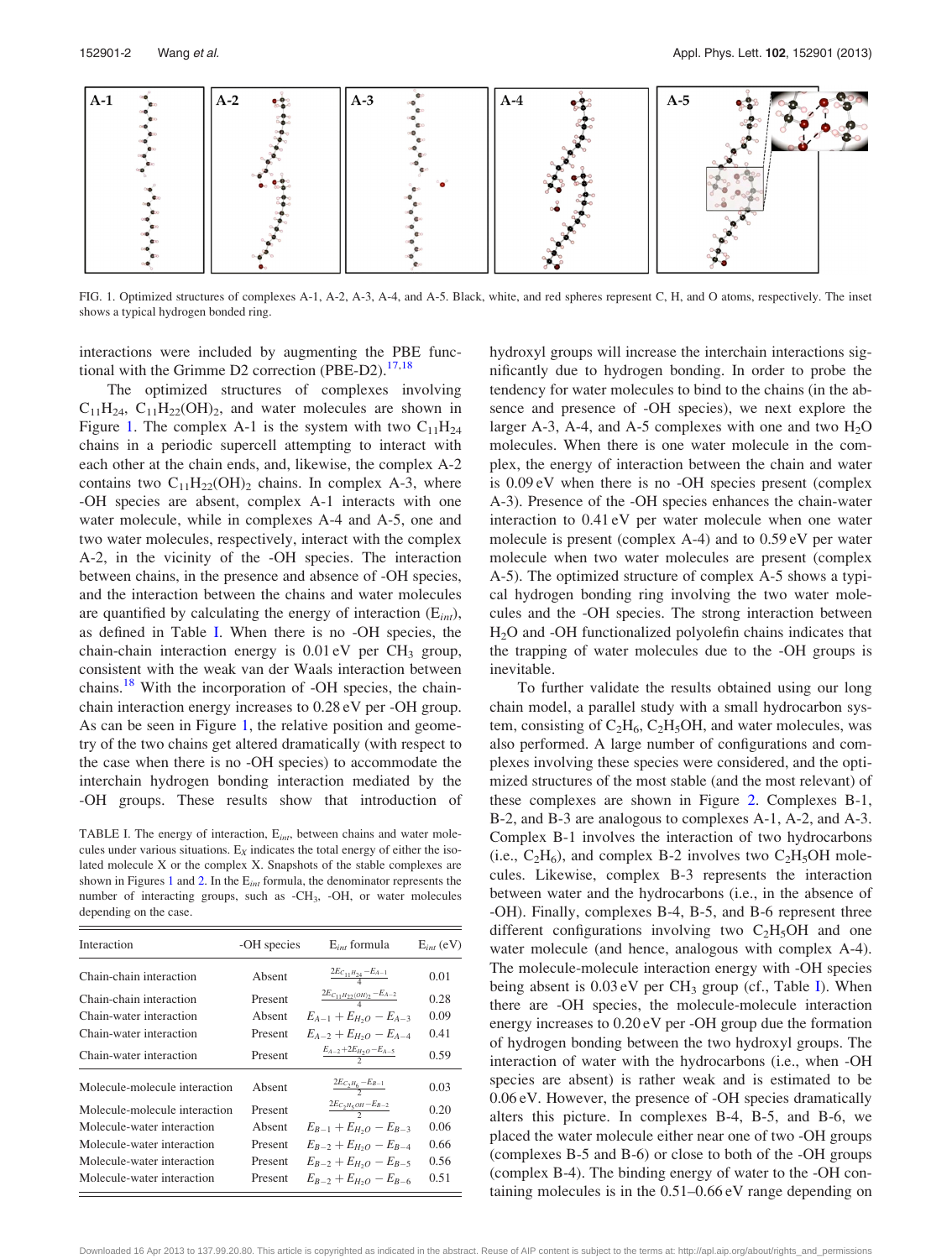<span id="page-3-0"></span>

FIG. 2. Optimized structures of complexes B-1, B-2, B-3, B-4, B-5, and B-6. Black, white, and red spheres represent C, H, and O atoms, respectively.

TABLE II. The trace of the dielectric constant tensor of complexes A-1, A-2, A-4, and A-5.  $\epsilon^{elec}$  represents the electronic part of the dielectric constant, while  $\epsilon^{tot}$  is the total dielectric constant (i.e., including electronic and ionic contributions). The error bars indicate the uncertainty inherent in the procedure used to extrapolate the computed value to the correct volume.

| Complex | $\epsilon^{elec}$ | $\epsilon^{tot}$ |
|---------|-------------------|------------------|
| $A-1$   | $2.4 \pm 0.4$     | $2.4 \pm 0.4$    |
| $A-2$   | $2.4 \pm 0.4$     | $3.3 \pm 0.2$    |
| $A-4$   | $2.4 \pm 0.4$     | $3.7 \pm 0.7$    |
| $A-5$   | $2.4 \pm 0.4$     | $4.3 \pm 1.5$    |

the configuration. These findings are consistent with our longer chain model (cf., Table [I\)](#page-2-0). Our DFT results clearly demonstrate that when there are hydroxyl groups present in the system, water molecules have a strong tendency to form hydrogen bonding with the hydroxyl groups and will be trapped in the -OH containing environment.

Next we present the dielectric constant results pertaining to the A-1, A-2, A-4, and A-5 complexes. The trace of the dielectric constant tensor corresponding to both the electronic (the high frequency or optical part) and total (electronic plus ionic or the static) values for these systems is presented in Table II. For complex  $A-1$ , the dielectric constant is almost entirely due to electronic contributions, and the predicted value is close to the experimental value of polyethylene.<sup>[19](#page-4-0)</sup> Successive increases in the dielectric constant values can be seen due to the introduction of the -OH species and, subsequently, due to the introduction of one and two water molecules. The increase in the dielectric constant due to the introduction of -OH groups (without and with water molecules) is entirely due to the ionic contributions.

In order to understand the increased ionic contribution to the dielectric constant with substitution of a H atom by a hydroxyl group and the presence of bound water molecule(s), we present the following analysis. The ionic contribution to the dielectric constant (total minus electronic) is purely controlled by the infrared (IR) active zone center phonon modes (i.e., the modes that display a time-varying dipole moment). $20,21$  The extent to which each IR-active phonon mode contributes to the dielectric tensor is determined by the frequency of the mode (smaller the frequency larger the dielectric constant) and the IR intensity  $(I_i^{IR})$  of the corresponding zone center mode (larger the IR intensity, larger the dielectric constant), which is given by $^{22,23}$  $^{22,23}$  $^{22,23}$ 

$$
I_i^{IR} \propto \sum_{\alpha} \bigg| \sum_{k,\beta} Z_{k,\alpha\beta}^* X_i(k,\beta) \bigg|^2,
$$

where *i* labels the modes, *k* labels atoms, and  $\alpha$  and  $\beta$  are the cartesian coordinates.  $Z_{k,\alpha\beta}^*$  and  $X_i(k,\beta)$  represent appropriate components of the Born effective charge tensor and the phonon mode eigenvector, respectively. For IR-inactive phonon modes, this intensity vanishes. The zone center phonon modes and frequencies were computed for the complexes A-1, A-2, A-4, and A-5, and the IR intensities determined. Results of these computations are summarized in Figure 3 in the form of histograms



FIG. 3. IR intensity of the dominant IR-active zone center phonon modes of complexes A-1, A-2, A-4, and A-5. The character of IR-active modes is illustrated using schematics.